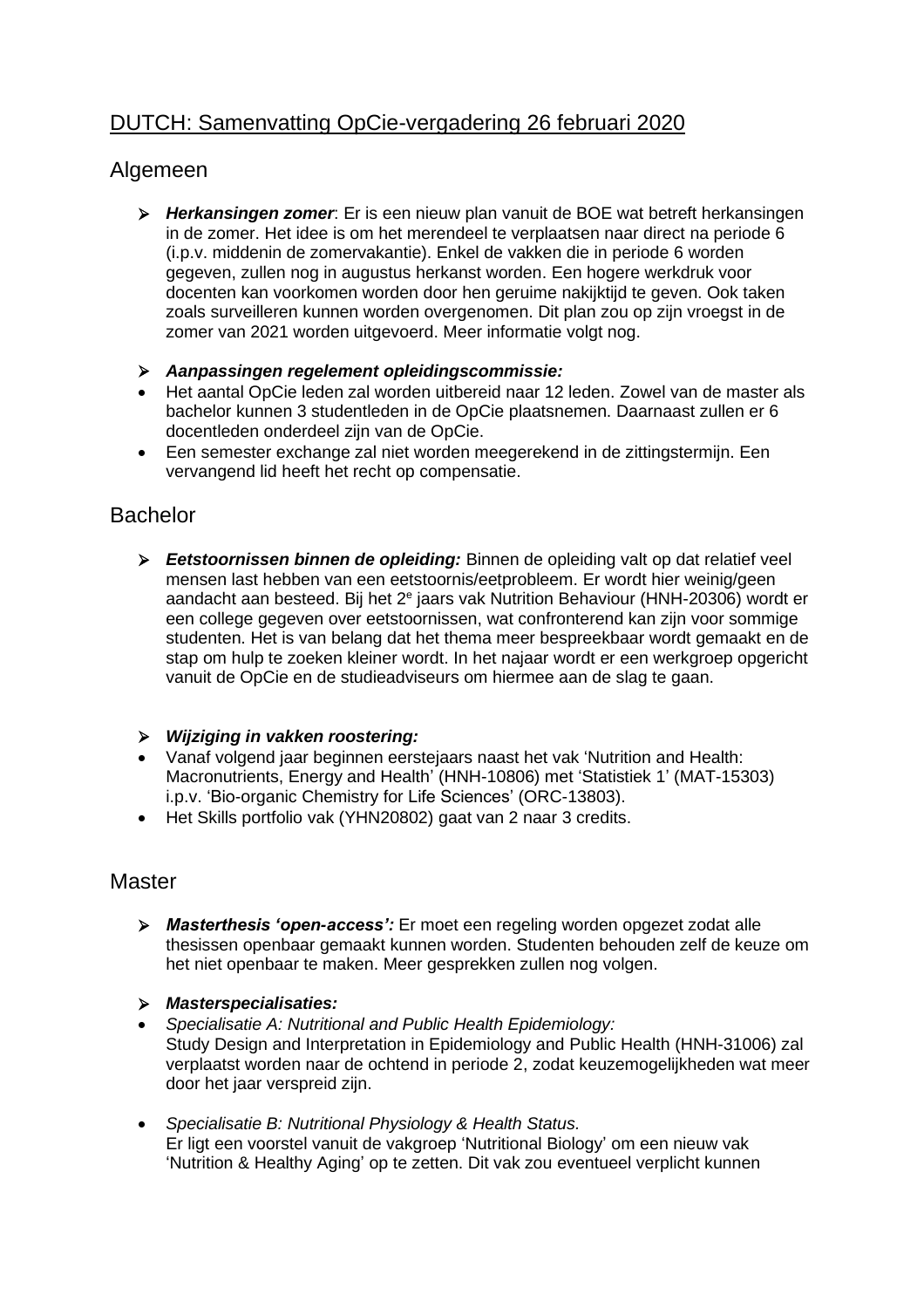worden in specialisatie B en het vak 'Nutritional Physiology' kunnen opvolgen. In 2020-2021 is het een keuzevak in specialisatie B.

• *Specialisatie E: Systems Approach for Sustainable and Healthy Diets.* Dit is een nieuwe specialisatie vanaf komend studiejaar.

## Vakevaluaties (periode 2)

*Dit overzicht bevat alleen de vakken waarover specifieke opmerkingen waren. Als een vak er niet tussen staat betekent dit dat er geen relevante opmerkingen over waren en dat het vak over het algemeen goed beoordeeld is.*

- ➢ Pharmacology and Nutrition: HNH-23306
	- Over het algemeen is het vak positief beoordeeld, maar het was onduidelijk wat de tentamenstof precies was. De focus tijdens lessen was erg gelegd op pharmacokinetics, maar dit kwam tijdens het tentamen nauwelijks aan bod. De reden hiervoor is dat studenten in voorgaande jaren veel moeite hadden met dit onderwerp, waardoor er relatief meer aandacht aan is besteed tijdens de lessen.
	- De werkdruk van dit vak lag vrij hoog. Er is een nieuw idee om de stof te toetsen op twee momenten; halverwege en aan het eind van de periode. Hierdoor kan de werkdruk verlaagd worden.
	- Het slagingspercentage is relatief laag. Een oorzaak is ook dat sommige studenten die dit vak kiezen (vanuit andere studies) lang geen wiskunde/biologie hebben gevolgd.
- ➢ Nutritional Physiology: HAP-30306
	- Studenten geven aan dat dit vak vrij zwaar is. Het kan helpen om meer opdrachten beschikbaar te stellen, zodat studenten meer gestimuleerd worden de stof beter bij te houden. De vakdocent is hierover ingelicht en gaat hier mee bezig.
- ➢ Food Related Allergies and Intolerances: FCH-21806
	- Over het algemeen was het vak goed geregeld. Ook de practica waren goed georganiseerd. Opvallend was dat op het tentamen vragen kwamen over stof dat niet behandeld is in de colleges/reader. Hier wordt naar gekeken door de vakdocent.
- ➢ Introduction to Global Nutrition and Health: HNH-26806
	- Studenten zagen veel overlap met 'Hidden Hunger' (HNH-39806). Vroeger scoorde het vak hoger dan nu. Vak evaluaties zullen naast elkaar worden gelegd om dit te kunnen verbeteren.

Wil je meer informatie, stuur dan een mailtie naar [opcie.vg@wur.nl!](mailto:opcie.vg@wur.nl)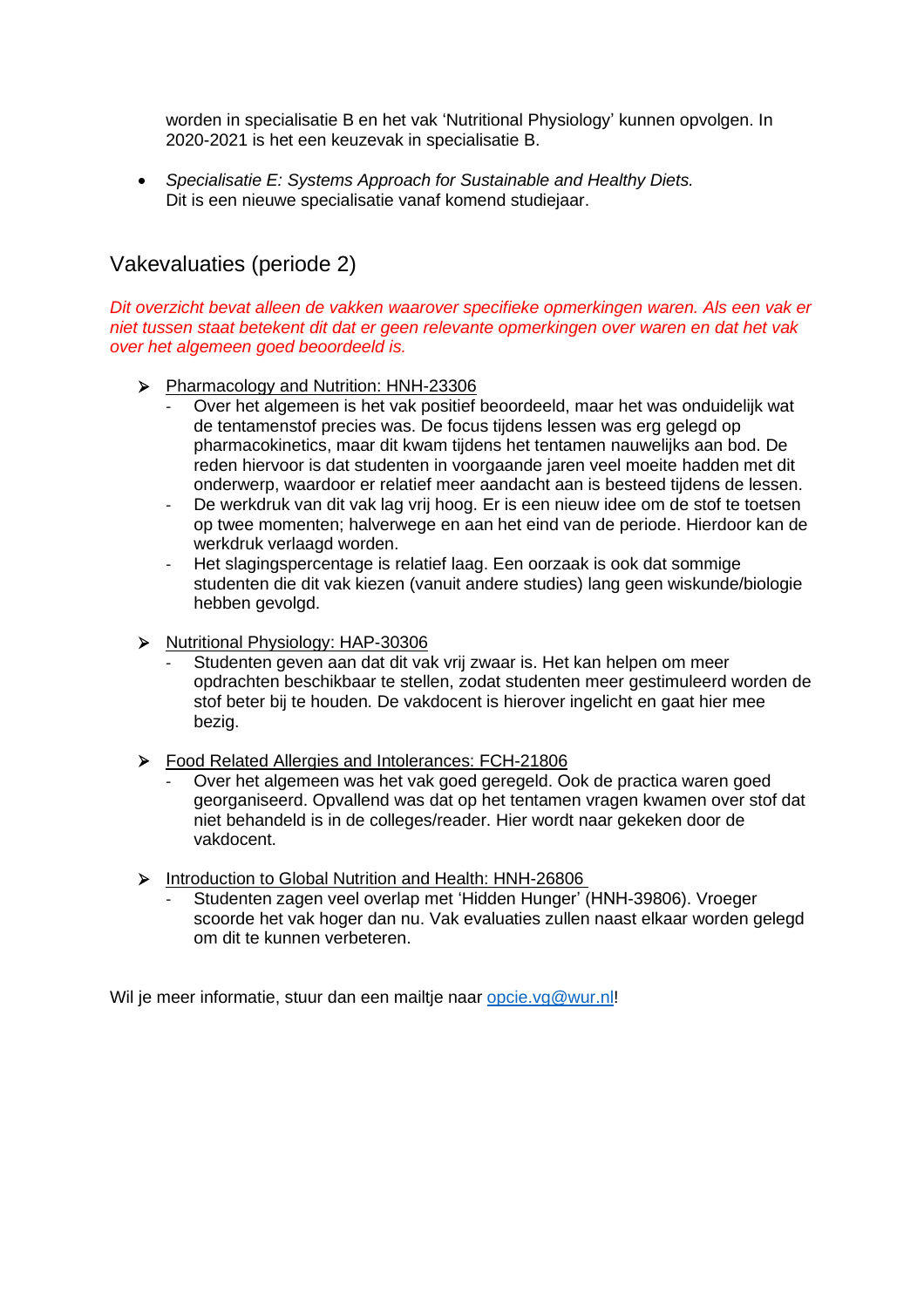## ENGLISH: Summary Programme Committee meeting 26th February 2020

## General

- ➢ *Resit exams summer*: There is a new plan from the BOE concerning the resit exams in summer. The idea is to move most of them to the end of period 6 (instead of in the middle of summer holidays). Only the courses given in period 6, will be re-examined in August. A higher workload for teachers will be prevented by giving them more time to check the tests. Furthermore, tasks like supervising can be taken over by others. This will become effective in 2021 at the earliest. More information will follow.
- ➢ *Changes reglement programme committee:*
- The number of members of the programme committee will be expanded to 12 members. There could be 3 members from both the bachelor and master. Besides, there will be 6 teachers part of the programme committee.
- Going on exchange for one semester will not be included in the term of office. The student, who is replacing him/her, has the right to receive compensation.

## Bachelor

- ➢ *Eating disorders within Nutrition and Health:* It is remarkable that relatively many people facing an eating disorder. Little/no attention is paid to his problem. There is a lecture given during the 2nd year course Nutrition Behaviour (HNH-20306) about eating disorders, which could be confronting for some students. It is important that this theme will receive more attention during the programme and that students will search for help faster. A workgroup from the programme committee and study advisors will be set up to work on this coming autumn.
- ➢ *Changes in courses and schedules:*
- From next year on, first year students will start next to 'Nutrition and Health: Macronutrients, Energy and Health' (HNH-10806), with 'Statistics 1' (MAT-15303) instead of 'Bio-organic Chemistry for Life Sciences' (ORC-13803).
- The Skills portfolio course (YHN20802) will change from 2 to 3 credits.

## **Master**

- ➢ *Masterthesis 'open-access':* There should come a new regulation that all students are able to publish their thesis. Students keep their right to choose if they want to publish or not. More conversations will follow.
- ➢ *Master specialisations:*
- *Specialisation A: Nutritional and Public Health Epidemiology:* Study Design and Interpretation in Epidemiology and Public Health (HNH-31006) will be moved to period 2 in the morning, to spread out choices over the year.
- *Specialisation B: Nutritional Physiology & Health Status:* There is a proposal from chair group 'Nutritional Biology' to start a new course 'Nutrition & Healthy Aging'. This course could become compulsory in specialisation B and follow up the course 'Nutritional Physiology'. In 2020-2021 this will be a freechoice course in specialisation B.
- *Specialisation E: Systems Approach for Sustainable and Healthy Diets.* This will be a new specialisation from coming academic year.